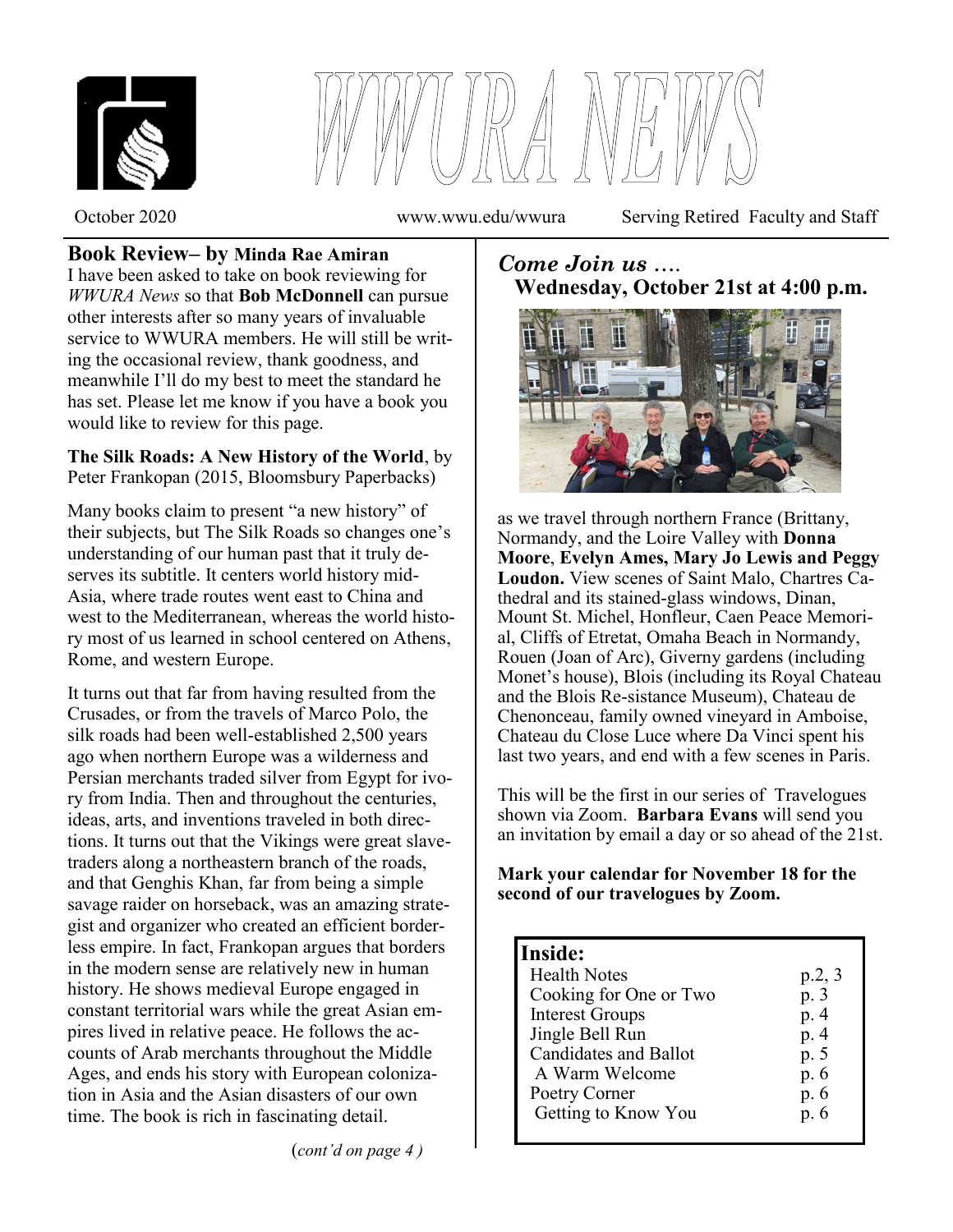## **October 2020 Health Notes by Evelyn Ames Food Additives of Concern—An Update**

Regulation of additives (such as preservatives, colors, sweeteners, fat replacers, and emulsifiers) used in foods in the United States is through the US Food and Drug Administration. Some 10,000 chemical ingredients are added to food to maintain or improve safety, freshness, nutritional value, taste, texture, and appearance. They can be direct (added for a specific purpose) or indirect (added in trace amounts due to packaging, storage, or handling). Any substance that is reasonably expected to become a component of food is a food additive. It is subject to premarket approval by FDA, unless the substance is generally recognized as safe (GRAS) as evaluated by those qualified with scientific training and experience. The GRAS list has been in existence since it was first published in December of 1959. Do note that what is allowed in the United States is not always allowed in European countries. Recent Consumer Reports and other research studies (e.g., *Nature*, a British scientific journal) have reviewed several additives and made the following suggestions about several food additives in relation to safety.

**Nitrates and Nitrites** (preservatives in bacon, deli meats and hot dogs). Foods with nitrates (either synthetic such as sodium nitrate/nitrite or natural sources such as celery) when cooked at high heat can form with stomach acid to generate nitrosamines, which may be carcinogenic. Suggestion is to eat less.

**Trehalose** is a type of sugar that enhances flavor by adding mild sweetness to foods. It is also used to extend shelf life and improve texture. Trehalose is widespread in bacteria, fungi, yeast, insects, and plants. It is used in baked goods, cereals, fish in pouches, and frozen shrimp. A study published in *Nature* found a connection between trehalose and Clostridioides difficile. This bacterium causes inflammation of the colon and diarrhea. Enzymes in the body that break it down get overwhelmed when too much is eaten. "Consuming trehalose doesn't transmit the bacteria, … but it encourages its growth. And anyone who's taking an antibiotic—which typically wipes out the good bacteria that keep C. diff in check along with ridding your body of infection—can be at risk."

**Carrageenan** is obtained from red seaweed and is used as a stabilizer. It keeps salad dressing from separating and gives yogurts, frozen desserts, and plant milks a creamy taste and texture. According to a Univ. of Illinois, Chicago researcher, carrageenan is foreign to human cells and exposure can lead to inflammation, especially in the gastrointestinal tract. Individuals with irritable bowel syndrome reported in the study that relief occurred when they avoided carrageenan. The National Organic Standards Board called for removal of carrageenan in organic products due to its questionable safety. The USDA (Department of Agriculture) decided to continue to allow carrageenan in organic products.

**Artificial sweeteners** are sugar substitutes and include acesulfame potassium (Ace K), aspartame, and sucralose. They are much sweeter than sugar and have few or no calories and are used in so-called "diet" foods. They are being used in products due fact the food manufacturers must list on the label how many grams of added sugars are in a product. Manufacturers want to keep total grams of added sugars low and use the artificial sweetener to keep a level of sweetness. The concern is that these sweeteners may cause changes in the intestinal tract microbiome and may also increase risk of type 2 diabetes and heart disease. Additionally, studies have found using artificial sweeteners in place of sugar (e.g., diet colas in place of regular sodas) do not lead to weight loss but actually increase a person's number of fat cells.

**Sorbitol**, a sugar alcohol with about half the calories of sugar and half the sweetness, is used in sugar-free versions of foods like candy, cookies, and gum. It is used as an emulsifier and anti-caking agent in some products. Sorbitol does occur naturally in some dried fruits—particularly prunes. Since sorbitol brings water into the colon, high doses can cause bloating, gas, and diarrhea.

**Phosphorus-containing additives** (phosphoric acid and disodium phosphate) are found in processed foods such as sodas, baked goods, and dairy products and in fast food. Phosphorus from additives is more readily absorbed than when it occurs naturally in food. High phosphorus intake is hazardous for people with kidney disease or those at risk for it. Additionally, too much phosphorus can bind to calcium, pulling it from bones and leaving them brittle. A United Kingdom study found subjects with normal kidney function but high phosphate levels had increased risk of heart attack or stroke.

Comment on Food Colors: these refer to substances added to food and impart color to the food. Any color additive in food is deemed unsafe unless its use is either permitted by regulation or exempt by regulation. -2- *(cont'd on page 3)*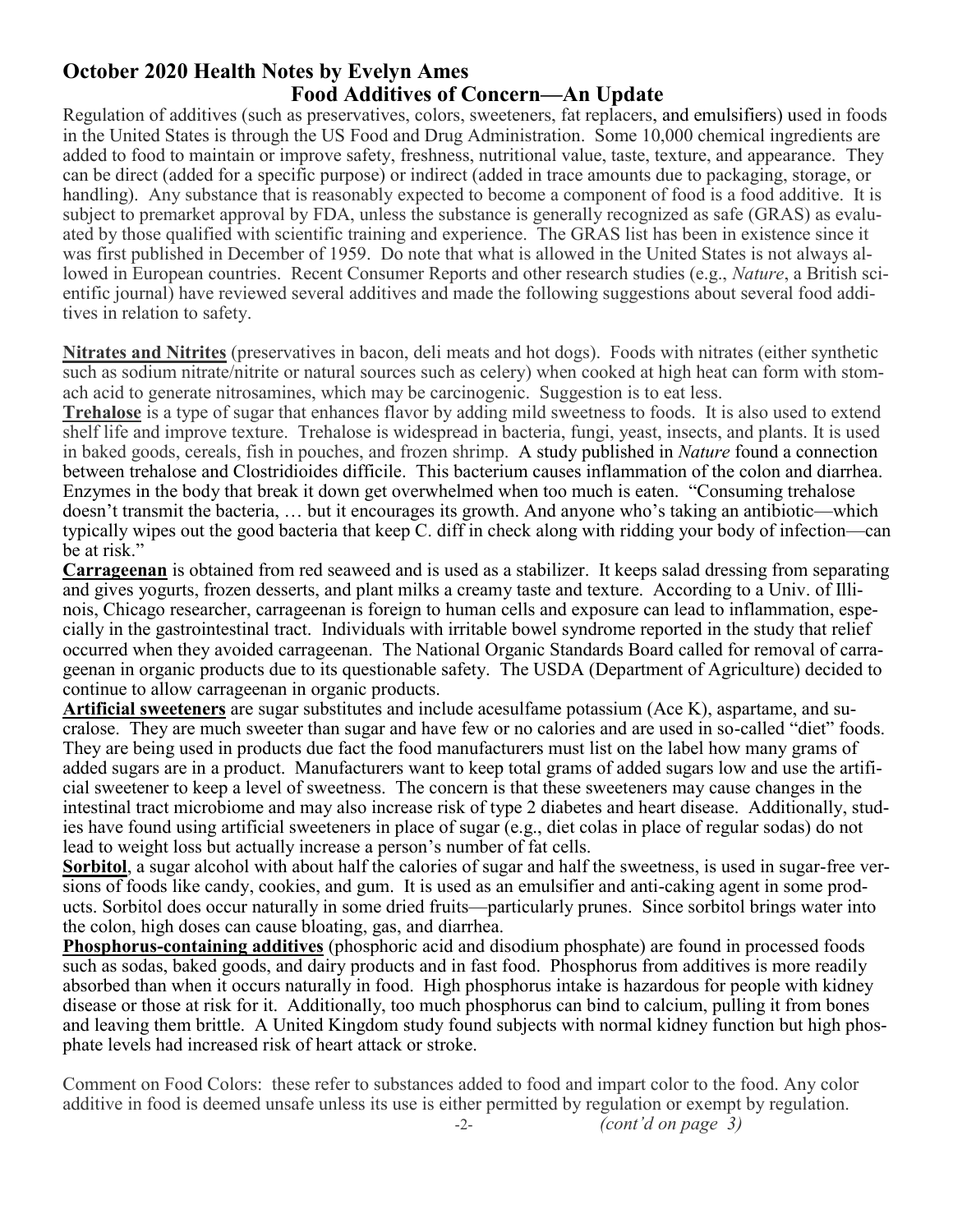## **Health Notes**, cont'd

Unlike the definition for food additive, there is no GRAS exemption for color additives. Colors are also used in drugs and cosmetics, hence the FDC (food, drug, cosmetic) label. Sources: *Consumer Reports on Health*, September 2020. [https://www.fda.gov/food/food](https://www.fda.gov/food/food-ingredients-packaging/determining-regulatory-status-food-ingredient)-ingredients-packaging/determining-regulatory-status-food-ingredient [https://cspinet.org/sites/default/files/attachment/GRAS](https://cspinet.org/sites/default/files/attachment/GRAS-Infographic%20%281%29.pdf)-Infographic%20%281%29.pdf

### **Cooking for One (or Two) Suzanne Krogh**

I've long known Western retiree Roy Clumpner for his important contributions to the field of physical education. But, he may be more widely known for "Roy's Multi Grain Bread." For more than 40 years, he has brought it to numerous events, snugly wrapped and smelling wonderfully of being just out of the oven. However, his repertoire of recipes is extensive, based to a great extent on years spent as an educator in Japan, Germany, and at Western.

Roy describes cooking as more than a hobby, declaring it a passion, one that requires a collection of favorite tools: chopsticks, a small broiler pan, a 50-year-old Panasonic rice cooker, and a stick blender. Musthave ingredients include Kikkoman soy sauce and garlic.

While he is happy to share any of his many recipes with Newsletter readers, this month he has chosen Portabella Mushroom Burgers. He modestly describes how he came by the recipe: "It is very simple and I just put it together based on some other mushroom type burgers." Now that I've prepared it myself, I would agree that it's not only simple, but delicious.

#### **Portabella Mushroom Burger for One**

#### **Ingredients**

1 Portabella mushroom with stem removed 2 tablespoons olive oil 1 tablespoon Kikkoman soy sauce 1 tablespoon red wine vinegar Slice of aged Swiss or cheddar cheese Hamburger bun

#### **Instructions**

Mix together the olive oil, soy sauce, and vinegar. Place mushroom on its back and pour the sauce throughout the gills. Let mushroom marinate for 30 minutes. Turn the mushroom over, gills down, in a broiler pan. Brush the top of the mushroom with olive oil. Broil until the top is browned and mushroom is hot, 6 or 7 minutes. Add aged Swiss or cheddar slice to the top. Return to broiler until cheese is melted, 1 or 2 minutes. Serve in a toasted buttered bun with mayonnaise.

#### **Tips**

\*Roy's favorite cheese choice is Trader Joe's extra-sharp Swiss slices.

\*If you would prefer a soft mushroom to the crispy one that broiling creates, bake it in a 350 degree oven for 10-12 minutes, then use the broiler to melt the cheese on top.

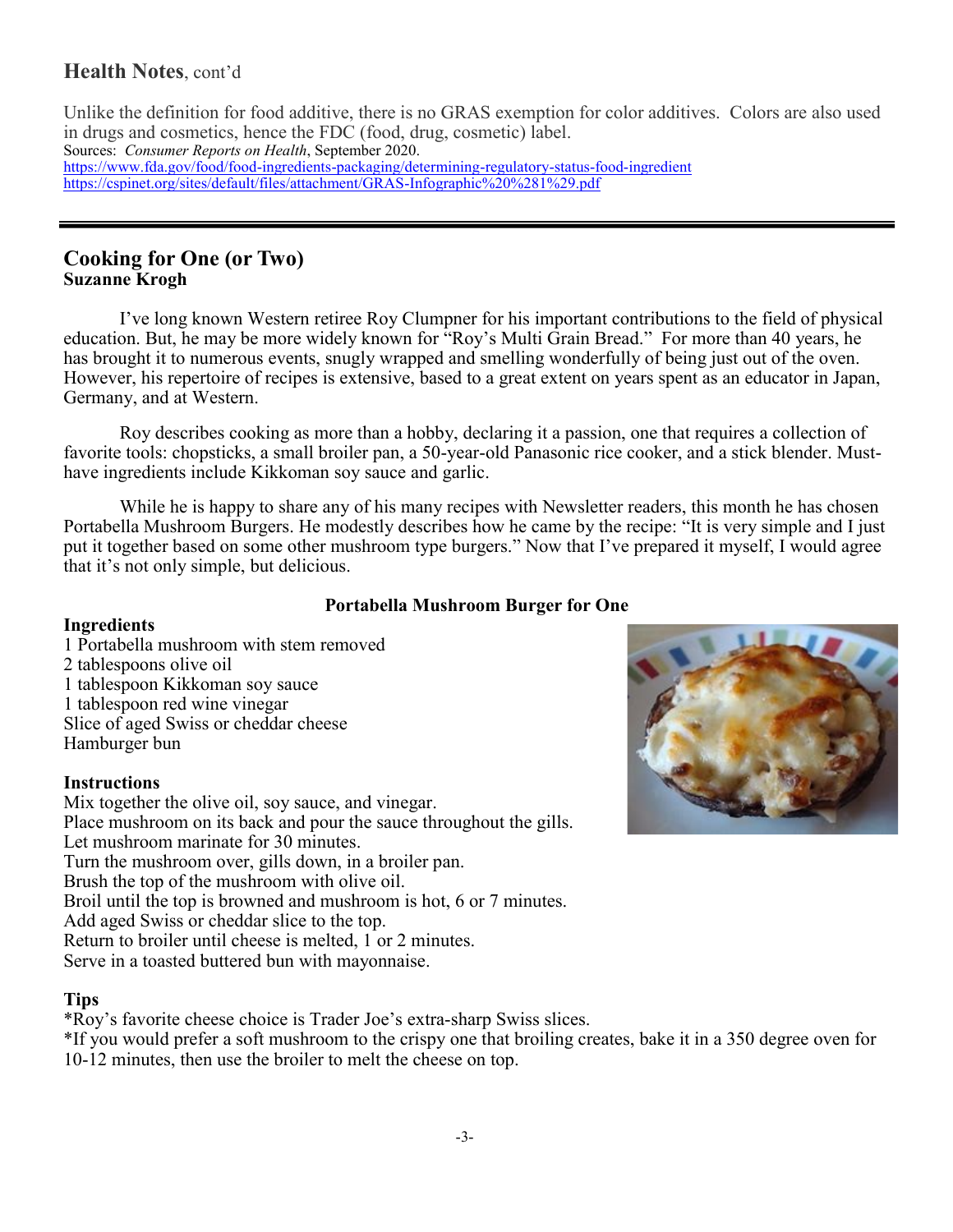# **October Interest Groups**

If you are interested in one of the groups please call or email the contact person.

BOOK GROUP--Donna Moore, 360-733-5769 dfmoore12@gmail.com

We will have a Zoom meeting at 2 pm on Tuesday, October 20th to discuss "Outliers: The Story of Success" by Malcolm Gladwell. Discussion leader-Jan Berg. November's book is the "The Perfect Horse" by Elizabeth Letts

INFORMAL DINING—Stephen Hutchens, 360-483-6873 sphutchens@yahoo.com. Contact Steve for more information.

OPERA GROUP--Evelyn Ames, 360-734-3184, evelyn.ames@wwu.edu Contact Evelyn for more information.

Opera update on Metropolitan Opera weekly streaming: simple way to access is type in search line: metopera.org Operas begin streaming at 4:30pm and continue until 4pm the next day (Pacific time). You can start and stop any number of times. Check to see if other opera houses are streaming at no cost.

To listen to radio broadcasting of operas, the following stations offer opera each Saturday: CBC Radio 2 at 105.7 (starts at 1 pm with Ben Heppner). King FM (98.1) at 10:00 am (try computer if our radio/stereo does not connect). Note: Metropolitan Opera 2020-2021 season is cancelled.

WRITER'S GROUP - Troy Faith Ward, 425-299-4924, troyfaithward@gmail.com. Meets twice a month.

The groups are kept small so there is time for reading and critiquing each other's work. A second writing group has started and is accepting new members. Meets twice a month. Call Bill Smith 360-920-6390, billsmith1545@yahoo.com if interested.

**Information about the 2020 local Arthritis Foundation's Bellingham Jingle Bell Run and WWURA team.** The December 2020 JBR is going to be virtual. I hope that you will join me in supporting our local Arthritis Foundation programs. Our JBR will occur December 11-13. The 2020 Jingle Bell Run is going virtual so don't let that stop you from jingling. Join the original festive race for charity from anywhere! You have the option of donating to WWURA team or joining the team. If you click on "Register," you will need an email address + password to join team. Find the WWURA team. Or if wanting just to donate, click on "donate" and scroll down to find WWURA team. Here are several internet addresses that may help you navigate the Bellingham site. [https://events.arthritis.org/index.cfm?](https://events.arthritis.org/index.cfm?fuseaction=donorDrive.event&eventID=1102) [fuseaction=donorDrive.event&eventID=1102](https://events.arthritis.org/index.cfm?fuseaction=donorDrive.event&eventID=1102) [https://events.arthritis.org/index.cfm?](https://events.arthritis.org/index.cfm?fuseaction=donorDrive.search&search=search&eventID=1102&searchTerm=wwura) [fuseaction=donorDrive.search&search=search&eventID=1102&searchTerm=wwura](https://events.arthritis.org/index.cfm?fuseaction=donorDrive.search&search=search&eventID=1102&searchTerm=wwura) [https://](https://events.arthritis.org/index.cfm?fuseaction=donorDrive.participant&participantID=212718) [events.arthritis.org/index.cfm?fuseaction=donorDrive.participant&participantID=212718](https://events.arthritis.org/index.cfm?fuseaction=donorDrive.participant&participantID=212718) Thank you. Evelyn Ames

## **Book Review,** *cont'd from page 1*

Frankopan bases his narrative on an impressive range of written and archeological sources in many languages, spanning many centuries. Yet his writing is lively and accessible. He has little to say about sub-Saharan Africa or the Americas, but even a work of this scope must have its limits. Although a few reviewers have questioned some of its particulars, the book has been widely praised, and I warmly recommend it.

#### **- Minda Rae Amiran**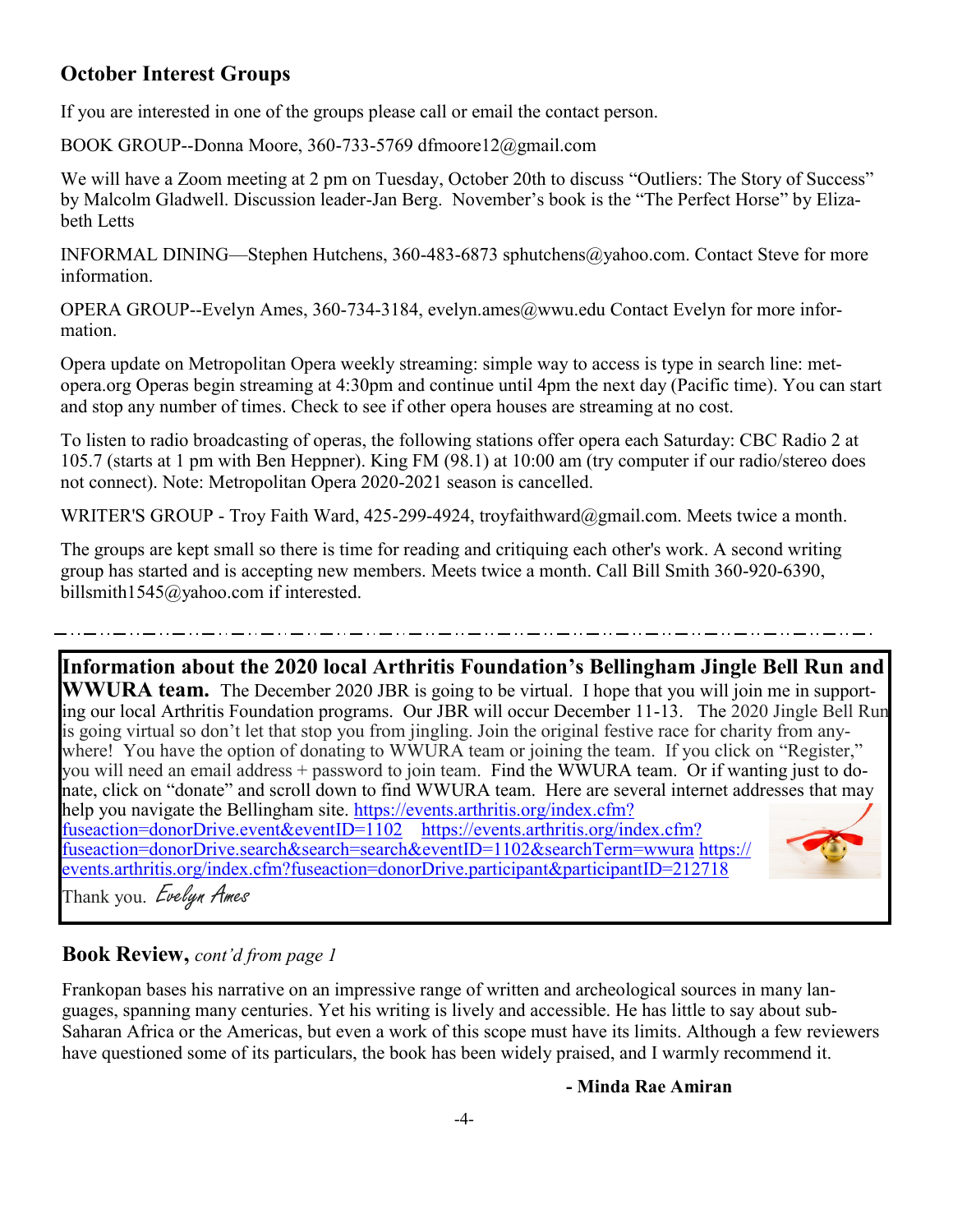### **WWURA Board of Directors Election**

The Nomination Committee presents the following slate of candidates for election to three-year terms on the WWURA Board. If you wish to write in the name of another WWURA member for any of the three positions, you may do so provided you first obtain that person's agreement to serve.

#### **Please detach and mail your complete ballot to Barbara Evans, 715 N. Garden Street, #502, Bellingham, WA 98225 by Friday October 29, 2020 OR, if you wish, you may email your choices to her at <barbandhoward@comcast.net>.**

# **Ballot for WWURA Board of Directors**

| Member-at-Large      | Minda Rae Amiran   | Write In        |
|----------------------|--------------------|-----------------|
| Staff/Administration | Margaret Woll      | $\Box$ Write In |
| Faculty              | □ Barbara Davidson | Write In        |
|                      |                    |                 |

## **Get Acquainted with the Candidates**

**Minda Rae Amiran** retired from the State University of New York at Fredonia in 1999, having served as an academic dean, English professor, and chair of the English Department. Subsequently, she was Voter Service chair of the local League of Women Voters and a tutor and president of the board of Literacy Volunteers. She moved to Bellingham in 2019. Her son, Edoh Amiran, is a professor in the Math Department at Western.

**Margaret Woll.** After earning her BA degree at Western, Margaret spent 18 years in various staff positions at Western in the areas of Space & Scheduling, Health Services, and the School of Education. For much of that time she was associated with Upward Bound where she held the positions of Assistant Director and then Interim Director. She has served in various capacities on the boards of numerous organizations; i.e. the Academy for Lifelong Learning, and Whatcom Chorale. She is a past president of the League of Women Voters, and WWURA. For many years, she has been the editor of WWURA's newsletter.

**Barbara Davidson** has a degree in Math and Education from Longwood University. In 1961, she began work as a computer programmer/analyst for General Electric in Schenectady, New York. In 1962, she met and married her husband, Mel. In 1967, they moved to Bellingham and joined the many new employees that year at Western. Barbara taught Computer Science and Math part-time for 18 years. She has also been a Western student, doing graduate work in Environmental Modeling at Huxley. She helped form Women of Western and has been active on campus and in the community. She and Mel joined WWURA *before* they retired and have participated in many WWURA activities ever since.

## **A Very Warm Welcome to our Newest Members:**

**Catherine Adams Tamara Belts Catherine Shornick**